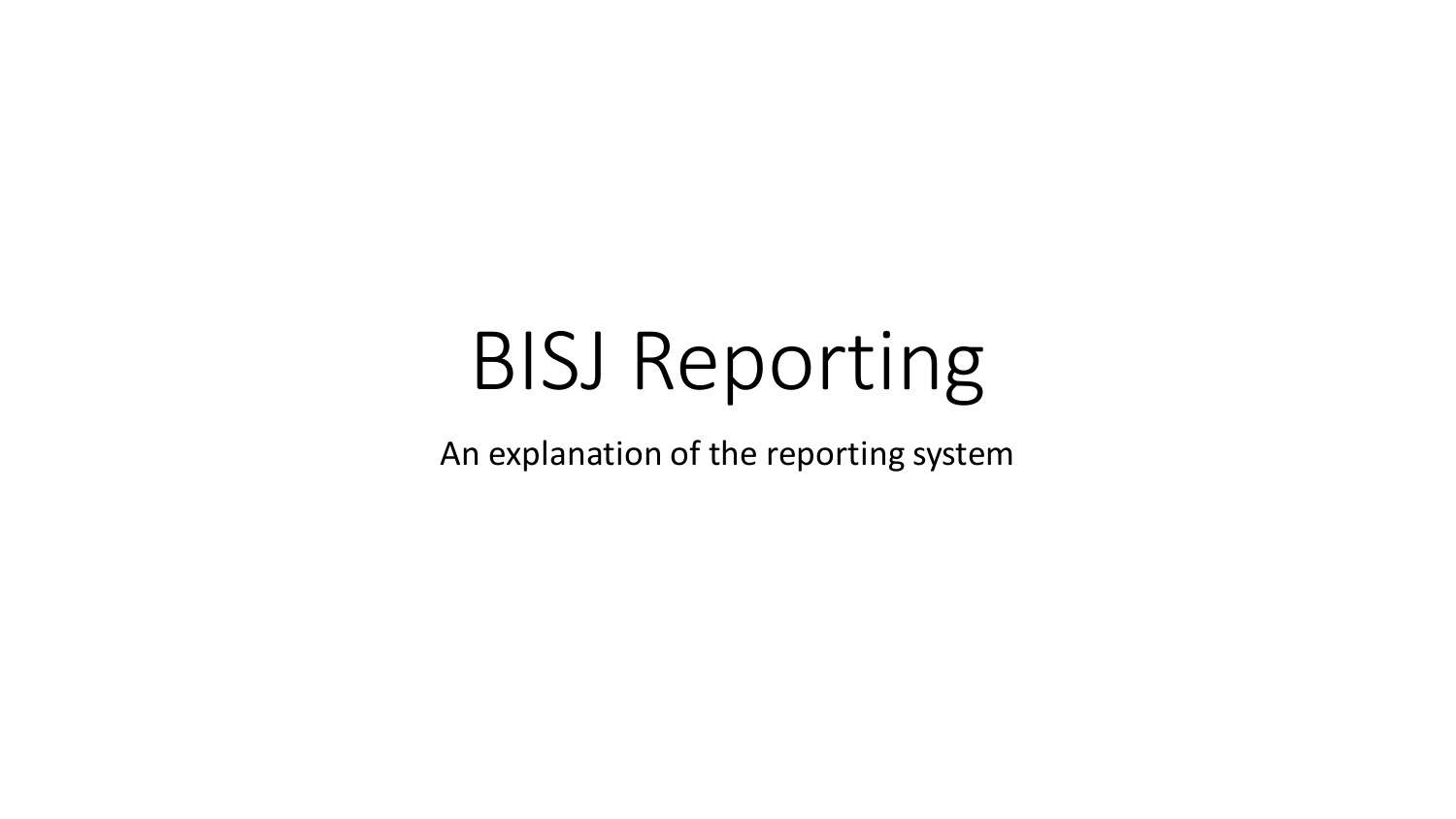## The purpose of our reports

- They are designed to inform students and parents of the students academic progress and learning behaviours.
- They are used to monitor a students progress over the course of their school career.
- They are used to build the student's transcript in KS4 and KS5. This leads to the award of the High School Diploma
- We have three reporting periods.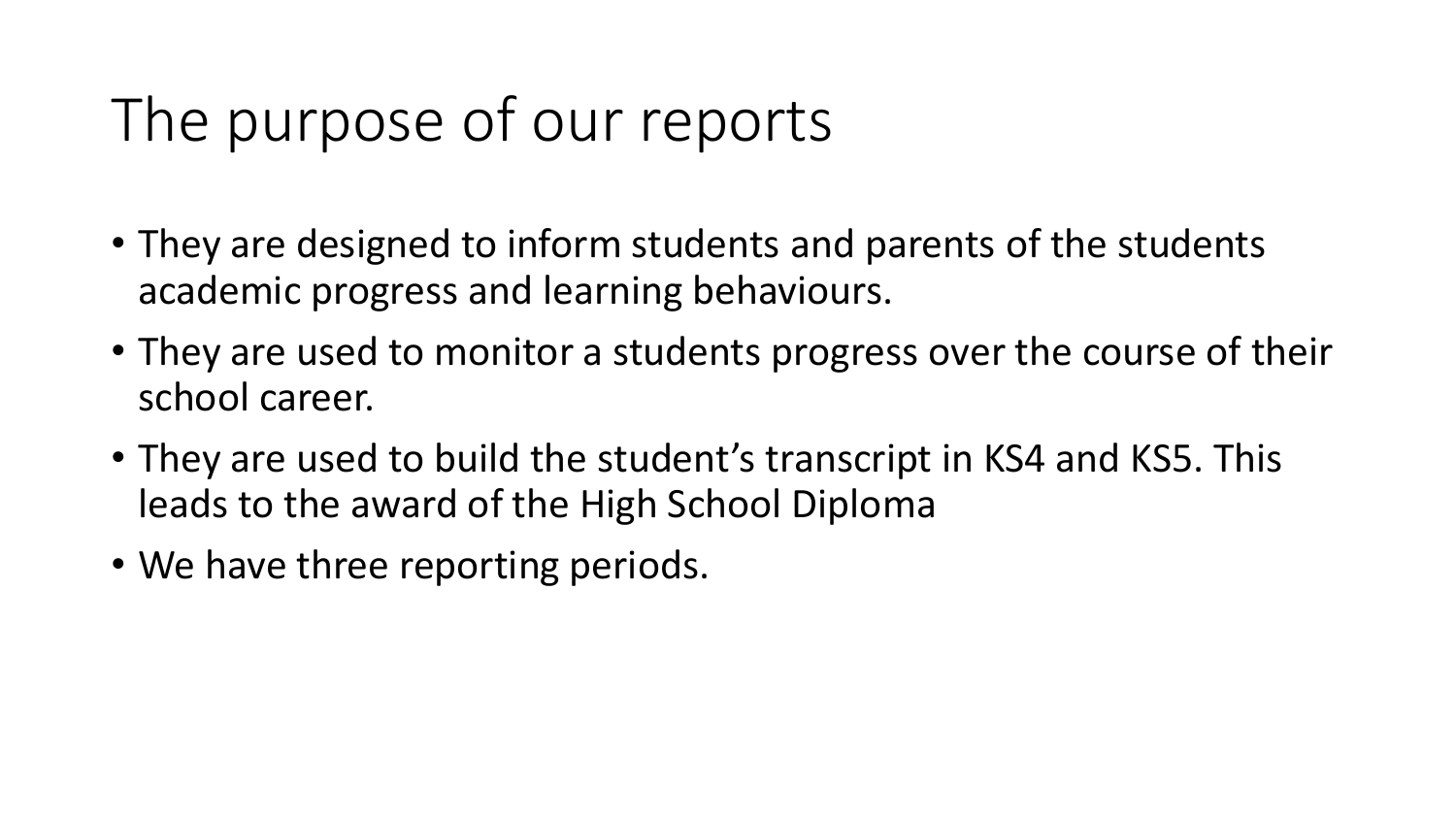| Reporting periods                |                           |
|----------------------------------|---------------------------|
| 28 <sup>th</sup> November, 2018, | <b>KS 3 Long reports</b>  |
| <b>Thursday</b>                  | <b>KS4 and 5 Short</b>    |
| <b>12th March 2020,</b>          | <b>KS 3 Short reports</b> |
| <b>Thursday</b>                  | Year 11 and 13            |
|                                  | Long reports              |
|                                  | Year 10 and 12            |
|                                  | Short report              |
|                                  |                           |
| 18th June 2020, Thursday         | <b>KS 3 Short</b>         |
|                                  | reports                   |
|                                  | <b>Year 10 and 12</b>     |
|                                  | Long reports              |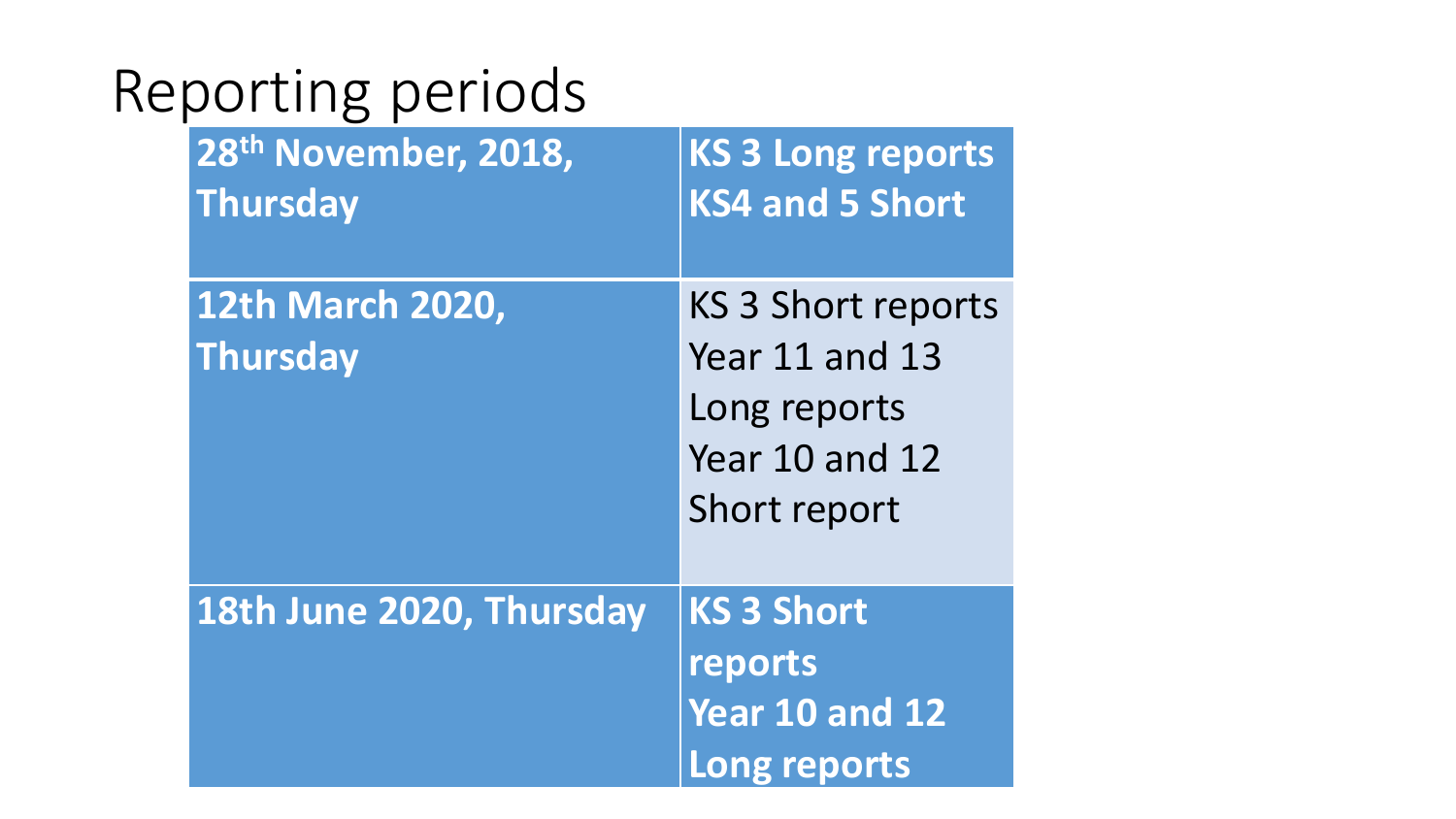#### Long reports and short reports

**Long reports** contain an Attainment grade, a set of Learning Descriptors, and a written element with up to three areas of strength and three targets for development. There will be a comment from the Head of Year on the students growth.

**Short Reports contain** an Attainment grade, and a set of Learning Descriptors. There will be a comment from the Form Teacher on the students growth.

In Key Stage three there will also be 4 **Carousel Reports** over the year. Two short and two long. These are distributed according to a different schedule and you will be contacted to let you know when these will be sent.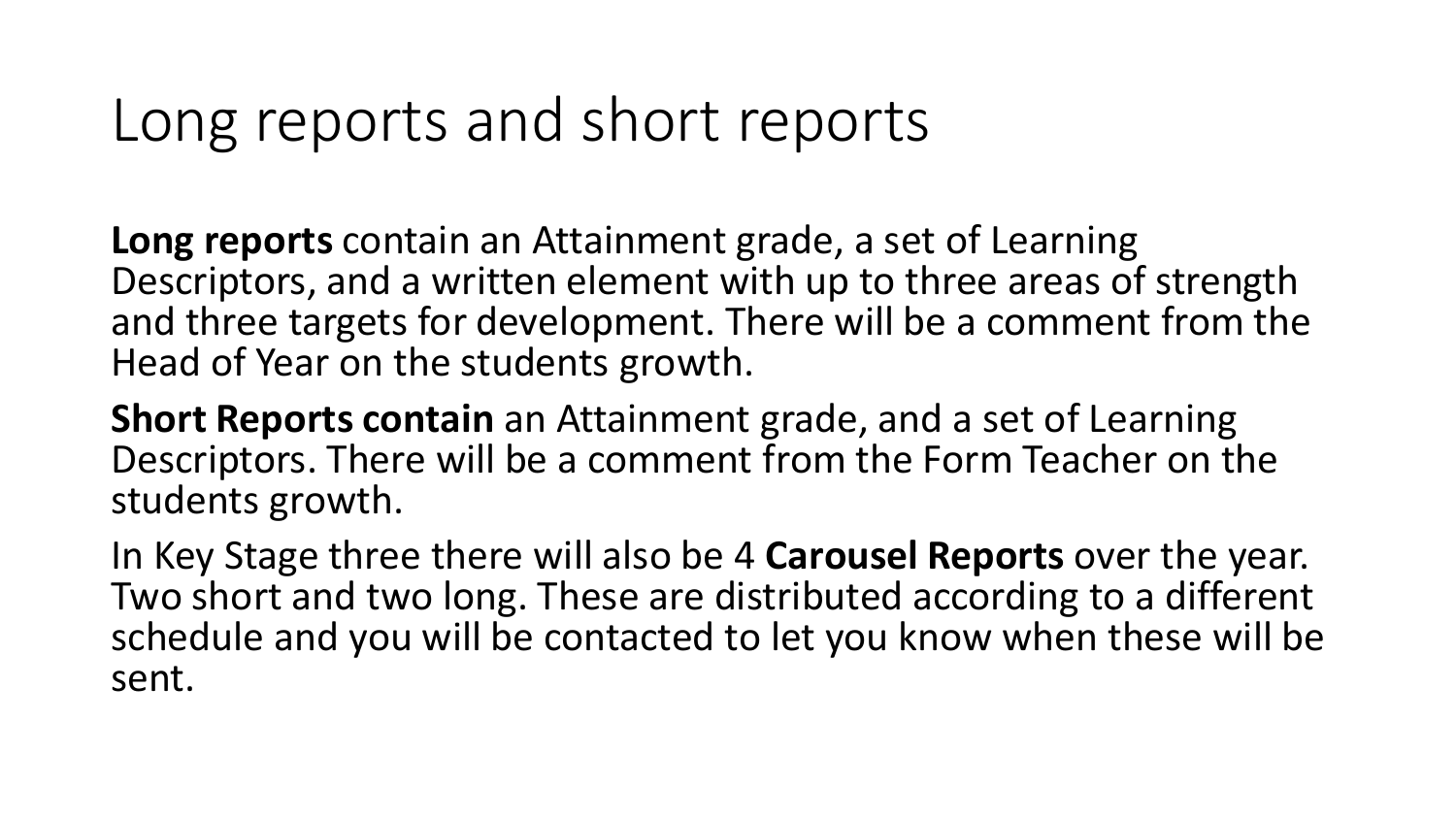## Attainment grades

- These are a record of the student's progress in the study of the subject reported on.
- In KS3 the grades are from 7 (top grade) to 1 (bottom grade). These are linked to the English National Curriculum and show progress in mastering the knowledge and skills required to be prepared for IGCSE exams in KS4
- In KS4 the grades are from A\* (top grade) to G (bottom grade).
- In KS5 the grades are from 7 (top grade) to 1 (bottom grade). These are linked to the IBDP grading criteria and show progress in mastering the knowledge and skills required for the final examinations
- In years 10-13 every grade really matters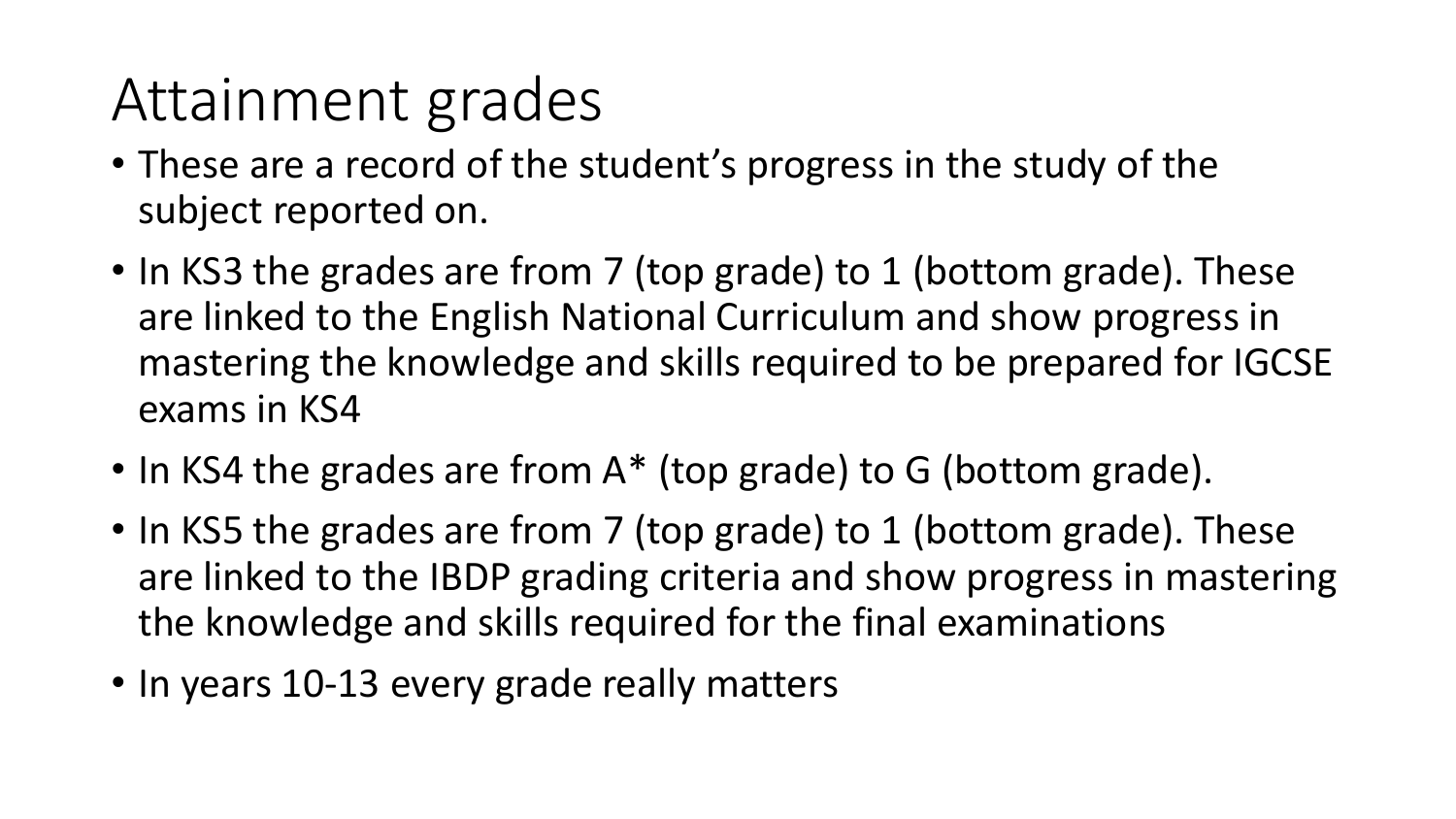Below are the **Attainment Descriptors** used in the Senior Section in KS3 (Years 7 to 9) and KS4 (Years 10 and KS5 (Years 12 and 13). They are based on the ass $\acute{\text e}$ ssments your child has undertaken during the proceeding term.

| KS4<br><b>Grade</b> | KS3 and KS5<br><b>Grade</b> | <b>Descriptor</b>                                                                                                                                                                                                                                                                                                                         |
|---------------------|-----------------------------|-------------------------------------------------------------------------------------------------------------------------------------------------------------------------------------------------------------------------------------------------------------------------------------------------------------------------------------------|
| $F-G$               | Grade 1                     | Very limited achievement in terms of the objectives                                                                                                                                                                                                                                                                                       |
| E                   | Grade 2                     | Limited achievement against all the objectives. The<br>student experiences difficulty in understanding the<br>required knowledge and skills, and struggles to apply<br>them fully in a supported learning environment.                                                                                                                    |
| D                   | Grade 3                     | Minimal achievement against most of the objectives, with<br>clear difficulties in some areas. The student<br>demonstrates a nominal understanding of the required<br>knowledge and skills and is able to apply them in a<br>limited way in a supported learning environment.                                                              |
| $\mathbf C$         | Grade 4                     | A satisfactory general understanding of the required<br>knowledge and skills, and the ability to apply them<br>effectively in a supported learning environment. There is<br>occasional evidence of the skills of analysis, synthesis<br>and evaluation                                                                                    |
| B                   | Grade 5                     | A good understanding of the required knowledge and<br>skills, and the ability to apply them in a variety of<br>situations. The student generally shows evidence of<br>analysis, synthesis and evaluation where appropriate and<br>occasionally demonstrates originality and insight.                                                      |
| A                   | Grade 6                     | A very good understanding of the required knowledge<br>and skills, and the ability to apply them in a wide variety of<br>situations. Consistent evidence of analysis, synthesis<br>and evaluation where appropriate. The student generally<br>demonstrates originality and insight.                                                       |
| $A^*$               | Grade 7                     | An excellent understanding of the required knowledge<br>and skills, and the ability to apply them thoughtfully in a<br>wide variety of situations. Consistent evidence of<br>analysis, synthesis and evaluation where appropriate.<br>The student consistently demonstrates originality and<br>insight and produces work of high quality. |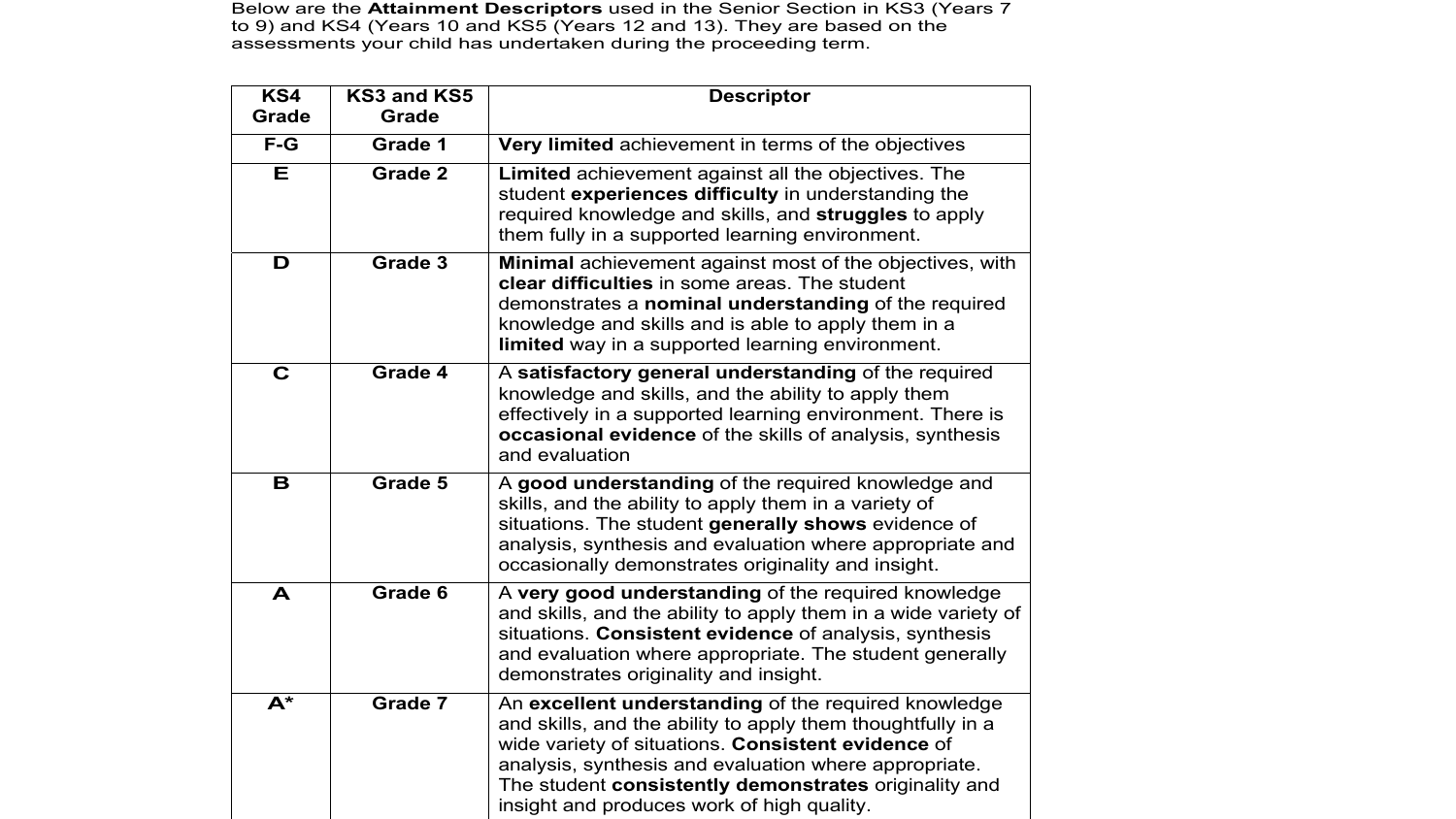#### Learning Descriptors

- These are how we measure a student's progress in their journey to becoming the most successful learner they can be.
- There are 3 levels of performance in three related areas.
- W= Working towards
- M= Meeting
- E= Exceeding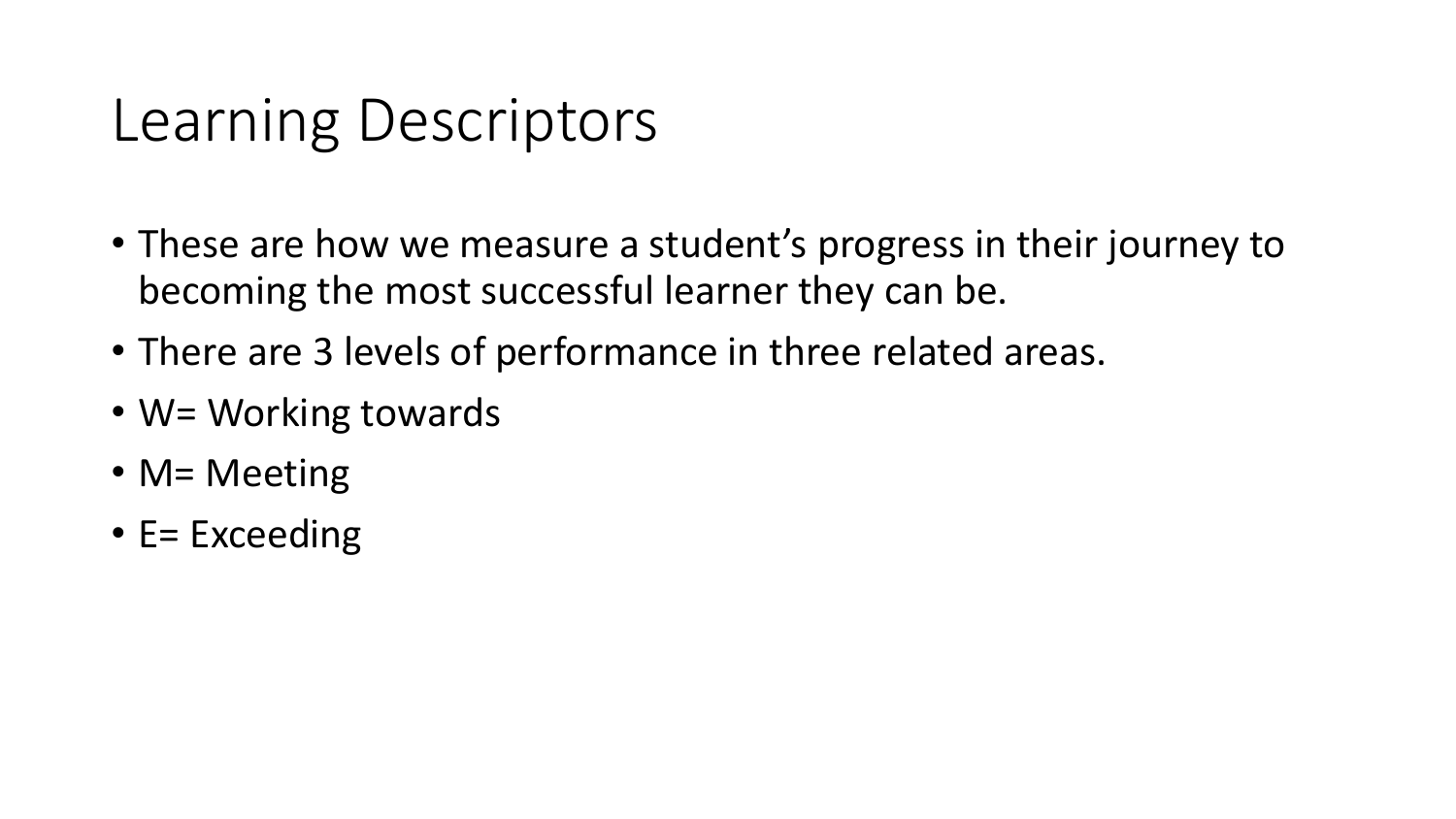| <b>Learning Descriptors</b>                                                                                          |                                           |                                                                                                                                                                                                                                                                                                                                                                                       |                                  |  |  |
|----------------------------------------------------------------------------------------------------------------------|-------------------------------------------|---------------------------------------------------------------------------------------------------------------------------------------------------------------------------------------------------------------------------------------------------------------------------------------------------------------------------------------------------------------------------------------|----------------------------------|--|--|
| Descriptor &<br>Criteria                                                                                             | Working<br>towards<br><b>Expectations</b> | <b>Meeting Expectations</b>                                                                                                                                                                                                                                                                                                                                                           | Exceeding<br><b>Expectations</b> |  |  |
|                                                                                                                      | W                                         | M                                                                                                                                                                                                                                                                                                                                                                                     | E                                |  |  |
| Preparation for<br>Learning (Pr)<br>(How organised the<br>student is both<br>before, during and<br>after the lesson) |                                           | Almost always prepares to work on<br>arrival. Almost always comes with all<br>necessary materials ie notebooks,<br>textbooks, files, pens, rulers. Almost<br>always makes a note of their homework<br>and almost always hands in<br>assignments on time. Almost always<br>reflects on their preparation for<br>learning.                                                              |                                  |  |  |
| Approach to<br>Learning<br>$(Ap)$ (Learning<br>focus and<br>involvement in<br>class)                                 |                                           | Almost always listens carefully to<br>instructions and focuses attention on<br>assigned tasks. Almost always is<br>involved in class discussion and group<br>work. Almost always is willing to<br>contribute. Almost always is fully<br>engaged with the lesson activities and<br>catches up on any missed work. Almost<br>always is able to reflect upon their<br>learning approach. |                                  |  |  |
| Attitude to<br>Learning (At) (class<br>behaviour)                                                                    |                                           | Almost always respects other students<br>and is not a distraction. Almost always<br>focusses their communication on the<br>lesson and is respectful for the class.<br>Almost always is able to reflect on their<br>learning attitude.                                                                                                                                                 |                                  |  |  |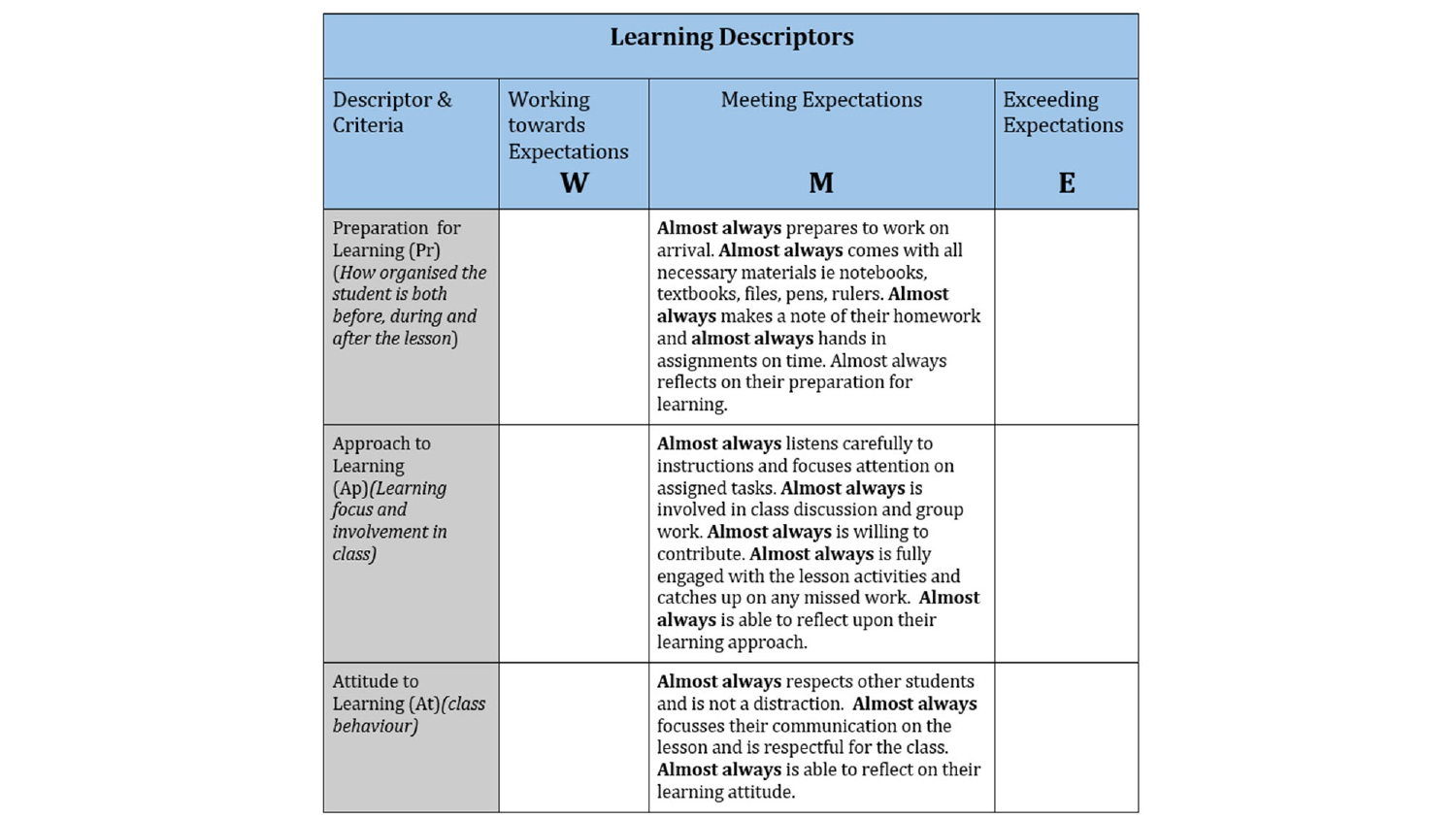#### Learning Descriptor Awards and Meetings

- Students who achieve at least 50% of LD grades at the E level, and no W grades, will be eligible for the Learning Descriptor Award
- Students who have 25% or more W grades will be required to attend a meeting with parents and Head of Year to review progress